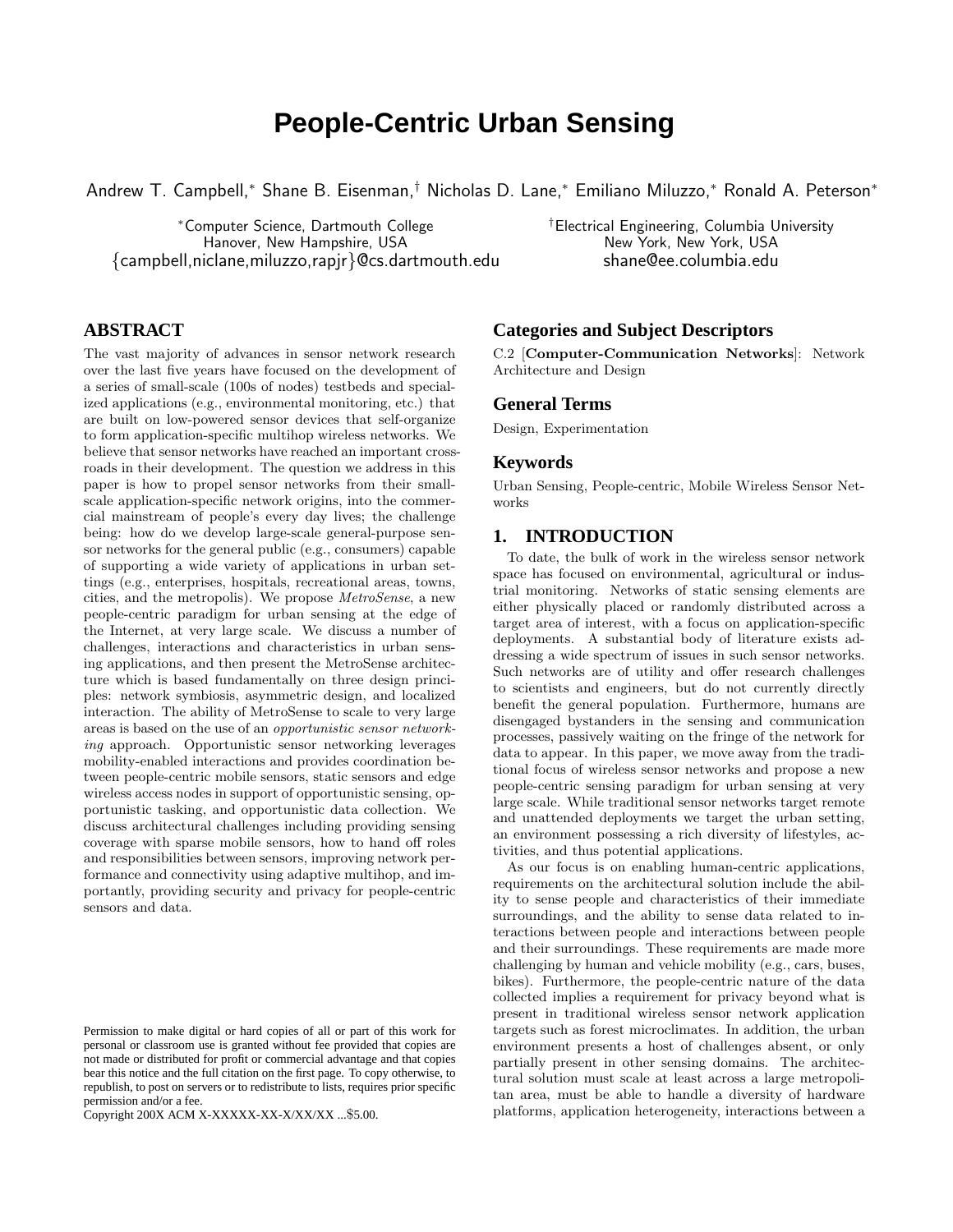multitude of administrative domains, and a highly dynamic environment.

To meet these requirements and challenges a number of architectural alternatives are possible, including the Ubisense [1] approach (i.e., a provisioned, managed, single-hop hierarchical UWB networks targeted towards enterprise installations), tiered sensor networks, and sensor meshes. However, by considering the cost and fidelity trends of each as the network scales to metropolitan dimensions, we see that these approaches are not feasible. Cost includes the monetary expense of sensors and network access (e.g., gateways, sensor readers) and infrastructure (e.g., running wires to deployment points) to deploy the sensor network. Fidelity refers generically to the amount of data collected from the sensor field and delivered to an interested user (i.e., information sink) within a given time period. The exact notion of fidelity is application-specific. For example, for event-based applications fidelity can mean receiving enough packets to detect features of interest in a given event. For periodic monitoring applications, fidelity can be characterized in terms of data stream continuity. Figure 1 illustrates qualitatively how existing networks scale in terms of cost and delivered fidelity if deployed at increasing scale. Ubisense [1] represents the most costly deployment scenario but might continue to provide high fidelity as the network scales up. However, the cost of doing this is prohibitively high when considering complete coverage across an urban area. In addition, the Ubisense [1] platform is not programmable and only supports one sensing modality. Tiered static mesh networks such as ExScal [2], Tenet [3], and Siphon [4] all add hierarchies of powerful nodes with secondary radio overlays (e.g., WiFi). This allows the network designers to better provision the network to offer better fidelity in comparison to non-tiered multihop networks. However, the coverage and communication cost of deploying these static sensor and WiFi overlay networks is also considerable for large areas. In addition, while multihop WiFi networks offer considerably more bandwidth than sensor radios they still lead to similar scaling problems albeit at higher throughput. Non-tiered mesh networks present a lower investment cost but the fidelity of these network does not scale because of link unreliability [5], congestion [6], and the funneling effect implicit [4] in many-to-one multihop sensor networks.

We propose MetroSense, a network architecture for urbanscale people-centric sensing with a design goal of broad application and sensor heterogeneity support. MetroSense provides the network architecture that is lacking in current urban-scale pervasive systems. MetroSense has a symbiotic relationship between itself and the human community it serves, leveraging existing infrastructure and human mobility to opportunistically sense and collect data about people for people. MetroSense trades off real-time fidelity for improved cost and coverage, enabling sparse sensing across large areas using potentially very large communities of rechargeable people-centric mobile sensors (e.g., motes [7], sensor-enabled cell phones [8]). In so doing MetroSense hits the architectural sweet spot (see Figure 1) that provides reasonable fidelity at low cost at urban deployment scale. The network architecture is designed with the specific requirements of urban sensing in mind; it is not intended to be a general purpose communications infrastructure, but rather an extension from it - a new sensing edge network for the Internet.



Figure 1: The Cost/Fidelity vs. Scalability Design Space

MetroSense assumes the ability of sensors to be recharged regularly like cell phones or PDAs of today. Thus, in comparison to embedded static sensor meshes and MANETs, MetroSense is less energy constrained and therefore targets a network lifetime of years rather than weeks or months. Furthermore, unlike static sensor meshes that leverage deep multi-hop, MetroSense adaptively limits multi-hop radio interactions in an effort to reduce complexity and wireless packet loss. MetroSense enables the general purpose programming of the infrastructure with the goal of supporting the execution of multiple applications in parallel across the network. The ability of MetroSense to scale to very large areas is based on the use of an opportunistic sensor networking paradigm. Opportunistic sensor networking leverages mobility-enabled interactions and provides coordination between people-centric mobile sensors, static sensors, and edge wireless access nodes in support of opportunistic sensing, opportunistic tasking, and opportunistic data collection.

In the next section, we outline our vision of the present and future of urban sensing, including descriptions of some practical leading edge applications whose requirements drive the design of MetroSense. In Section 3, we present an overview of the hardware and software architectural components of MetroSense, and discuss a number of design principles that underpin the MetroSense architecture. Section 4 provides focus on fundamental issues in the opportunistic sensor networking paradigm, namely, sensing coverage via mobility of sparse mobile sensors, selective responsibility transfer between sensors, sensor tasking and data collection. Section 5 addresses the important issue of security in a peoplecentric urban-scale sensor network. Section 6 discusses the gap between the work done by the sensor network and ubiquitous/pervasive computing communities that is bridged by MetroSense, before we conclude in Section 7.

### **2. URBAN SENSING**

What is urban sensing? There are many elements that comprise the urban landscape, e.g., buildings, people, vehicles. We adopt a people-centric view of urban sensing where attributes of people, the immediate surroundings of people, and the way people interpret and interact with their surroundings become important. We view urban sensing as a departure from existing thinking on sensor networks because people are no longer just consumers of sensed data about some natural phenomenon or ecological process. Rather data about people is now sensed and collected such that the sets of producers and consumers of sensed data now overlap;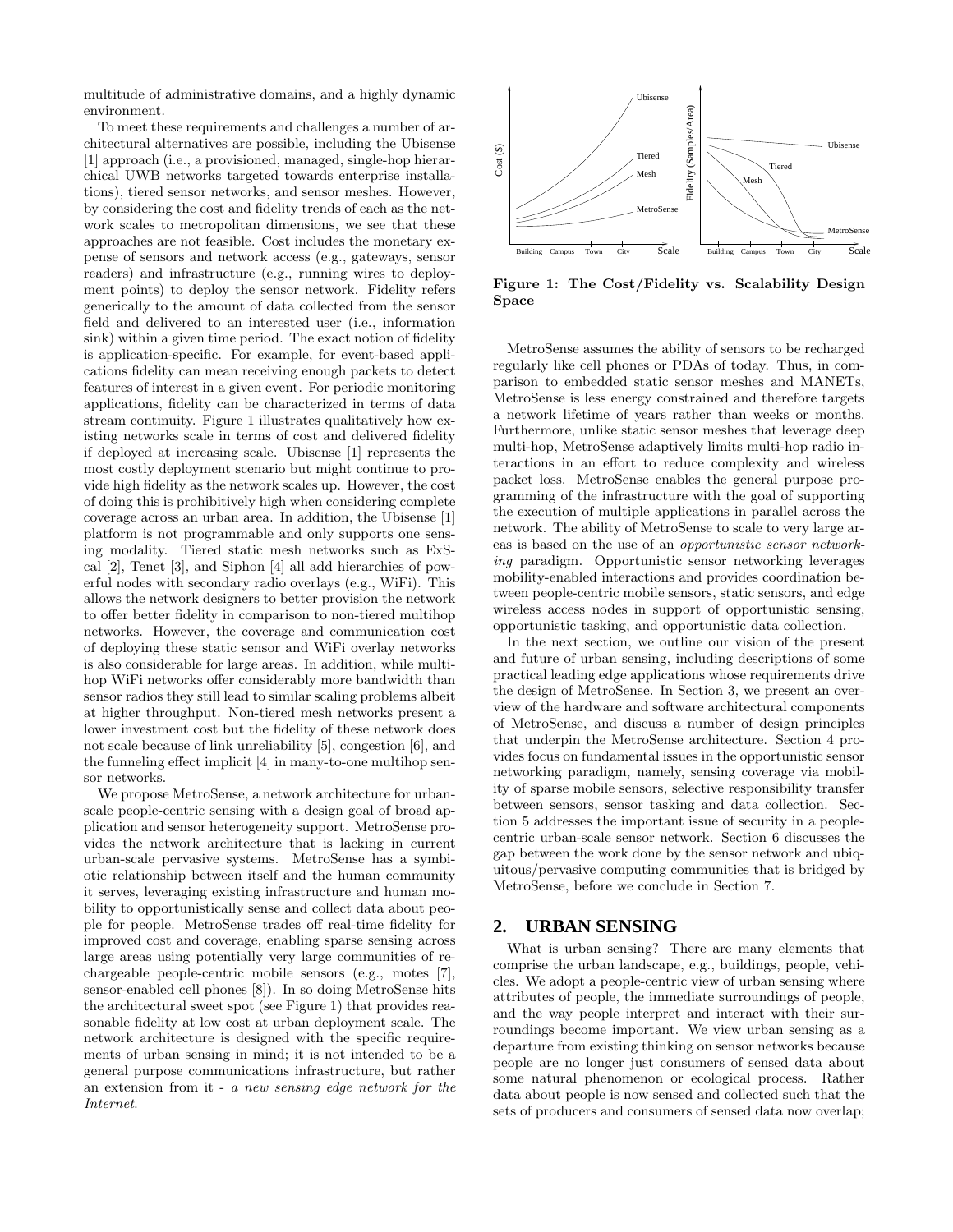people are "in the loop" and may participate in both roles. In the following we outline our vision of the future of urban sensing, including likely interactions between elements of an urban sensor network. Issues that arise and the applications that are enabled as a result of these interactions are also discussed.

### **2.1 Present and Future Drivers**

Currently, small areas of the urban landscape are sensed. Isolated deployments of private, static, application-specific sensor networks exist [9], focusing on the sensing of industrial or municipal infrastructure. For example, factories often monitor equipment health [10] as part of a preventative maintenance strategy. Municipal governments embed sensors in critical infrastructure to improve safety. For example, wired cameras are co-located with stoplights to detect/deter traffic violations and to support traffic congestion pricing strategies [11] and wireless vibration sensors are employed to monitor the structural integrity of bridges [12]. Such applications have successfully demonstrated the utility of wireless and wired sensor networking in the urban domain, but are designed to capture information about the infrastructure rather than people. Furthermore, existing deployments are mostly static and relatively small scale.

We feel this situation is likely to change, and that sensor data from a broader cross-section of the urban landscape will become available. Installations of traditional static wireless/wired sensor networks will continue to proliferate. Vehicles will be equipped with wireless sensors in an effort to capture information about air quality and traffic patterns. People will carry cell phones and other popular devices that are equipped with embedded sensors (e.g., temperature, acceleration, humidity) [8] and an ability to tag sensed data with location information. People may even carry key chain or vest pin wireless sensing platforms [7], motivated by the desire to be part of an interactive individual [13] or social [14] activity (e.g., real-time exercise analysis, sensor enhanced Instant Messenging), or to log the activities of a day for future playback [15]. Static sensing webs under different administrative domains will be integrated with a dynamic fluid of mobile sensors, forming a cooperative network. Depending on the application, sensed data will flow via gateways to back haul network infrastructure, or be processed in-network, possibly triggering immediate actuation (e.g., sound, light output).

## **2.2 Interactions and Characteristics**

In an urban environment rich with sensor platforms of various types, with different mobility patterns, a number of interactions are likely to occur among these sensors, their custodians, their surroundings, and sensor network gateways to back end infrastructure or the Internet. In what follows, we list these interactions and their characteristics.

Static Sensor Peering. Following the paradigm of static wireless sensor networks, sensors are likely to establish longterm relationships to solve application-specific problems. For example, a static network may use a multi-hop routing tree to forward data to an information sink. In this case interactions are based on permanent physical proximity. Due to the static nature of the sensors and the resultant long term nature of relationships, extensive state exchange is feasible.

Mobile Sensor Peering. Sensor platforms carried by people are likely to interact as a result of interactions between humans themselves. The human interactions could be intentional like friends meeting according to plan, or unintentional like two people passing each other on the sidewalk or in the mall. The human interactions allow sensor interactions facilitating, for example, the exchange of sensed data between sensors for data muling [16], or the exchange of application/control information. Similarly, mobile sensors affixed to vehicles (e.g., cars, buses, bicycles) interact when vehicles pass each other on the roadway. People-mounted and vehicle-mounted sensors can also interact. A fundamental concern with mobile sensor peering interactions is the likely limited rendezvous duration that limits the amount of information that can be exchanged.

Static Sensor ←→ Mobile Sensor. A number of interactions are possible between static and mobile sensors. A mobile sensor can act as a data mule between isolated static sensors and a gateway. A mobile node can "visit" a gatewayanchored static sensor web in order to deliver sensed data or pickup application or configuration instructions. A mobile node can "reside" in a static sensor web for a time to participate in a collaborative application. However, recall that in general a mobile sensor platform has no control over the mobility of the human or vehicle custodian. Therefore, the terms "visit" and "reside" are qualitative descriptions of the interaction duration and do not imply intent on the part of the mobile sensor.

Static Sensor ←→ Gateway. Interactions between sensor network gateways and static sensors can be categorized as tasking interactions, or collection interactions. Tasking interactions arise when a sensor network user must convey instructions to the static sensor web about what activity to commence. Such instructions pass through the gateway. Sensor reprogramming, and the passing of system control messages fall into this category. On the other hand, sensed data must often be forwarded to a network user via the network gateway, either directly or indirectly via interactions with another static sensor or a mobile sensor. This activity is a collection interaction.

Mobile Sensor  $\longleftrightarrow$  Gateway. Similar to the interaction between static sensors and gateways, interactions between a mobile sensor and a gateway include tasking interactions and collection interactions. Possibilities include delivery of sensed data for conveyance to an information sink, where the sensed data may be locally generated by the mobile sensor, or muled and delivered on behalf of another sensor. Programming, control and configuration operations also occur. Note that like other interactions involving a mobile sensor, the limited rendezvous duration implied by the mobility constrains the extent of possible interactions.

Gateway Peering. Gateways may be static or mobile. Static gateways, associated with static sensor webs, and mobile gateways form an overlay network that provides both the mobile and static sensors with a back end towards the Internet. Gateways interact, either directly or via an intermediary, to share information about collected data, and tasks currently running on mobile and static sensors.

Commonalities Across Interaction Classes. There are a number of practical issues that become important for all types of interactions. The owners/providers of sensing infrastructure are likely to be members of different administrative domains and may or may not trust each other. Furthermore, subsets of the sensing infrastructure may belong to economic competitors. Thus, the nature of interac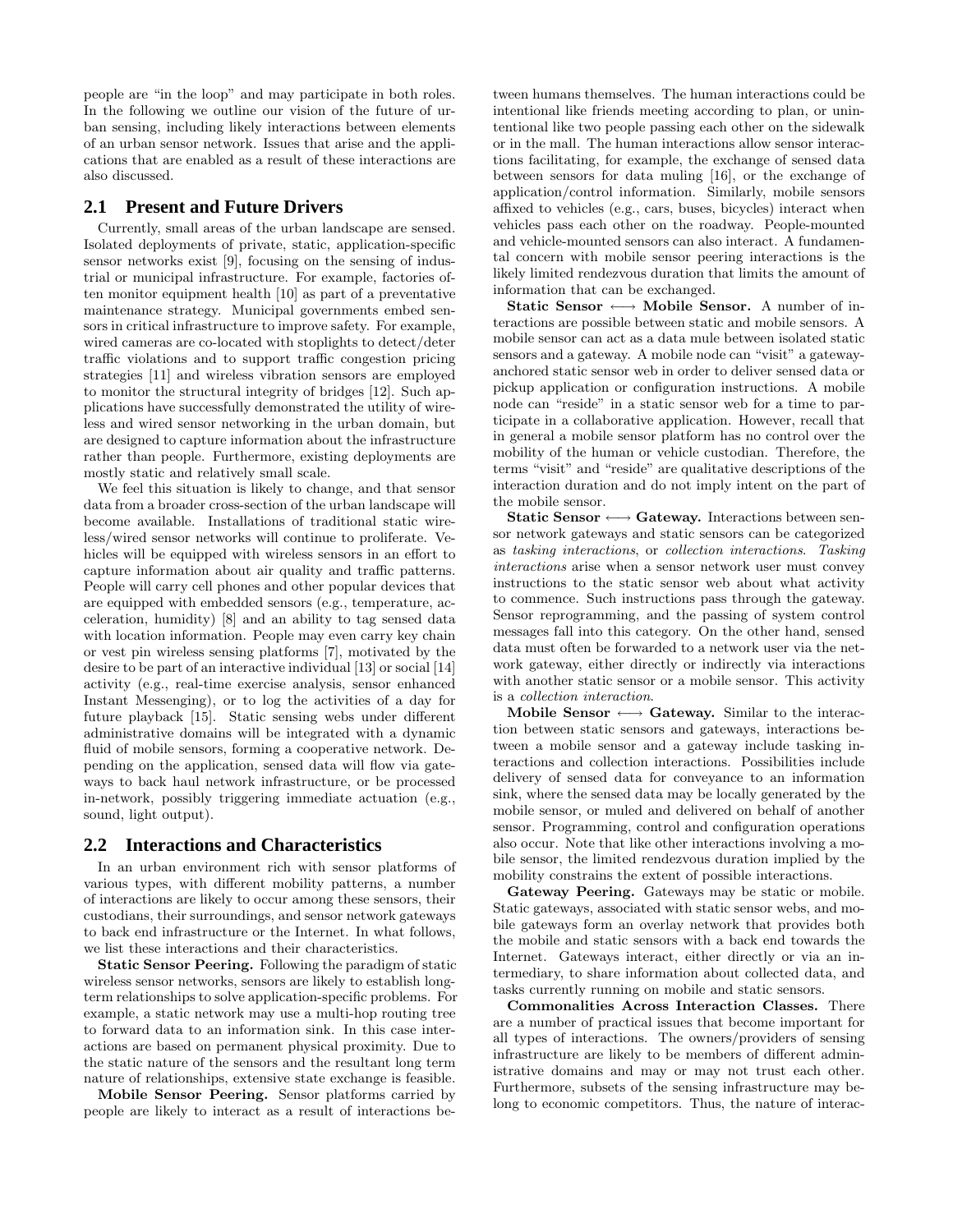tions between sensors may be affected by constraints beyond those imposed by physical proximity. For example, owners of static sensor webs and gateways may allow the "visiting" nodes just to share the sensed data with the local nodes, participate in the sensing activity of the "visited network" or become part of the visited network itself.

Aside from visitation rights, interactions between elements of the sensing infrastructure may require a set of resource discovery mechanisms so that the interacting principals can negotiate, for example, sensing roles in a peering application, or security parameters to use in subsequent communications. In fact, given the people-centric nature of the sensed data, protection, secure access and secure transport of data become main concerns of the urban sensing deployment.

Finally, achieving reliable transfer of data, whether it is related to tasking or sensed data collection, is of importance for all interactions between elements of the sensing infrastructure. Achieving adequate fidelity, in terms of the quantity of information delivered about an object or event to a sink, is an important challenge of people-centric sensing in the urban setting due to widespread mobility.

### **2.3 Enabled Applications**

A city is more than buildings, people and vehicles. There are a large number of processes that govern a city and many ways of interacting with those processes. Those processes will change with time and location and can benefit from sensing and communications. Thus, wireless sensors will be woven into the fabric of existing processes as well as enabling new applications. It is too early to predict what application or class of applications may become popular or be of greatest utility or impact to society in the future. In what follows, we speculate on a mix of new urban sensing applications and how wireless sensor technology may be integrated with existing urban applications, both personal and public.

Personal Health Systems. By carrying/affixing one or more personal sensors people can monitor certain aspects of their own body. Sensors embedded in the home or public infrastructure can provide information about the environment surrounding people. Data collected from both personal body sensors and environmental sensors can be correlated to provide a trace of context-rich personal health information. This information can be monitored in real time or stored for longer term trend analysis. Particular applications include providing a digital memory assistant for the forgetful, recording activity/exercise level to estimate caloric expenditure [17] and joint stress, and detecting behavioral changes with health implications such as keeping the room warmer, stumbling more often, or a reduced activity level. A number of academic and industry projects have recently started up in this domain. These include Code Blue [9] and Alarm Net [18].

Pulse of the City. People like to know what's hot, where the crowds are, what's happening, what isn't. Data from mobile sensor nodes can be used to map crowds and infer activities. People themselves could also use a button on their mobile node to vote on the popularity of a location or event. How many people are watching the basketball game going on at "the Cage" at 4th Street/6th Ave street court where future professionals sometimes play? Is there an interesting street performer in Washington Square Park? Is that nut David Blaine's human aquarium stunt at Lincoln Center drawing a big crowd? How long is the queue for

the Liberty/Ellis Island Ferry? Urban scale people-centric sensing can be combined with human activity inferencing to generate a general purpose location-based markup of a city, allowing various groups to map information of interest based on input from the people. Bar crawlers can mark the best bars, nirvana seekers can mark the best spots for mediation, and families can mark the best places to take children.

London Congestion Pricing. London Congestion Pricing [11] uses a network of wired cameras to sense a perimeter boundary around a central area of London, England. The goal of the system is to reduce automobile traffic congestion in this central area by charging drivers a fee to enter the central area during peak congestion periods. The system photographs the license plate of each car as it crosses the established perimeter. The image is processed to extract the license plate number, and levies the fee against the account of the car's owner. The system has been effective, markedly improving traffic conditions in the central area [11]. An evolution of this system might utilize wireless sensor technology to expand the scope and improve event detection, and might also provide finer-grained perimeter definition. For example, the wired camera network could be replaced with a network of wireless gateways, while cars could be equipped with smart tags. Tags could store status information about car and owner including inspection expiration date and registration status. Such a tag would replace the need for windshield/bumper stickers that currently display the same information. Tags could send periodic beacons, or respond to explicit queries to share information with the base stations as they near each other. This new system could handle not only the responsibilities of the existing system, but could eliminate the need for urban traffic policing by monitoring speed, illegal parking, expired inspection or registration and automatically issuing tickets to the owners of the car. Furthermore, unlike the current camera-based system, the wireless system would not be susceptible to visual obstructions such as pedestrians blocking the license plate.

Urban Planning and Usage Analysis. Assuming a future when both people and vehicles are equipped with mobile sensors, and wireless gateways are deployed at each intersection, a wealth of data is available. Aside from logging pedestrian and vehicular traffic flows [19], sound sensors can map noise levels in the urban environment [20] while air pollution levels can be mapped with more specialized sensors. Even with just these two sensors and the radio, analysis of collected data can be used to measure the wear and tear on infrastructure (roads, sidewalks), map urban area air pollution levels with fine spatial granularity and gauge how people "vote with their feet". Real estate businesses and municipal planners can make good use of the pedestrian and vehicle traffic flow data to learn of problem areas (e.g., congestion), evaluate business locations for foot and street traffic potential, and aid in establishing list value of property. Knowledge of air and noise pollution could aid buyers in choosing homes, and perhaps motivate municipalities to make quality of life improvements in neighborhoods that have consistently poor ratings.

### **3. METROSENSE ARCHITECTURE**

Motivated by the promise and utility of the types of applications mentioned in the previous section we have designed the MetroSense architecture that meets the requirements (low cost, scalable, etc.) of the problem space and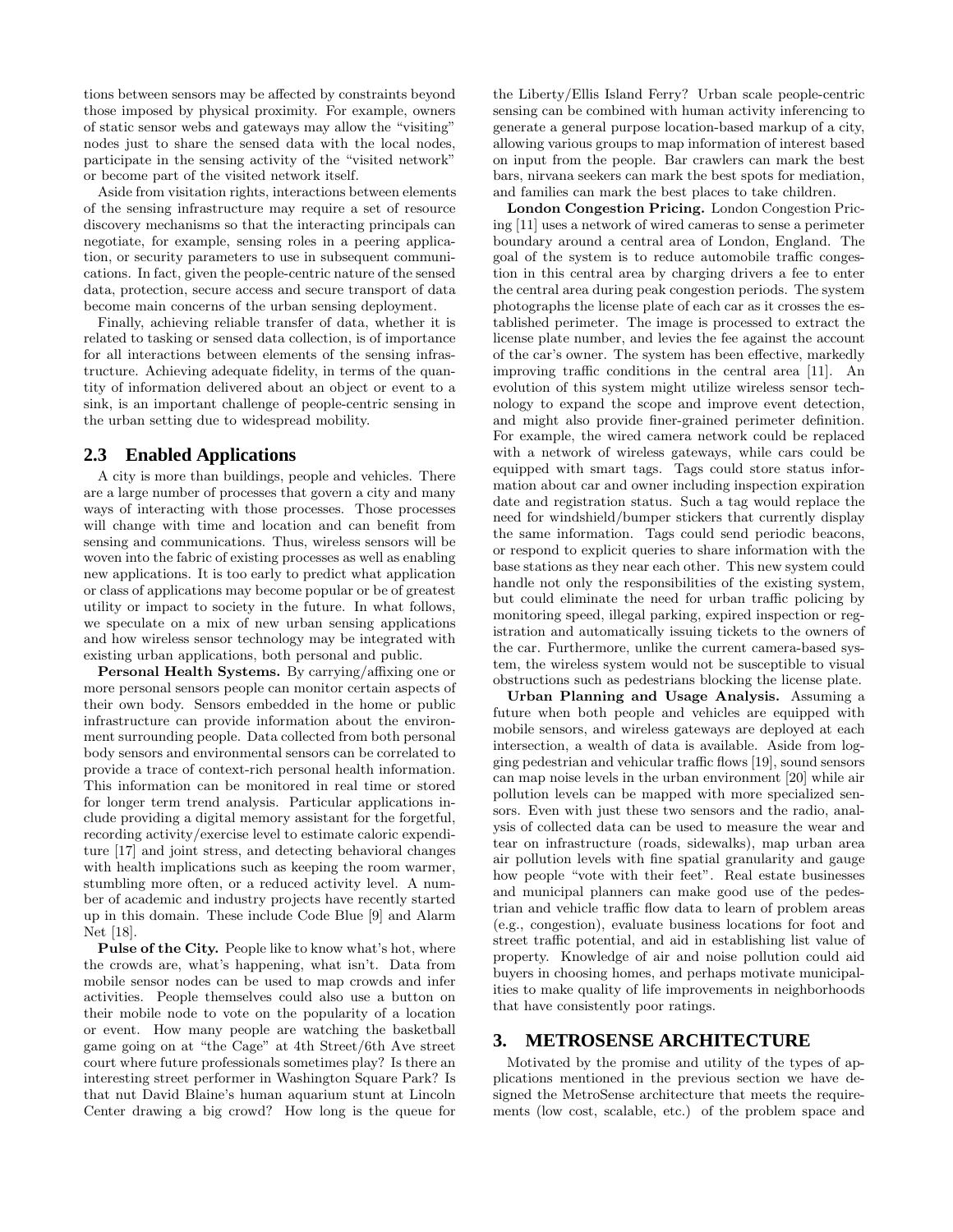takes advantage of the types of interactions between humans/sensors/environment that we envision. This section provides an overview of the physical and main software components included in MetroSense. We start by presenting a set of design principles on which MetroSense is founded.

# **3.1 Design Principles**

Network Symbiosis. New sensing infrastructure and service deployment should leverage existing traditional networking infrastructure and services. The symbiosis between networks should be managed to maximize the benefit to the participants of all associated networks.

In a symbiotic relationship between two networks, at least one member benefits from the association. A sensor network architecture can benefit from the existing power and communications physical infrastructure, and from existing network services such as routing, reliable transport, and security. Paralleling the relationship between biological organisms, the symbiotic association between the sensor network and the traditional network may be parasitic, commensal or mutualistic. This means the traditional network may be injured, relatively unaffected or benefits, respectively, through the association. While there are inherent limitations in the services sensor networks can provide and in the processing and communications capabilities of the elements that compose them, we advocate mitigating these limitations through use of the capabilities of established networks to provide useful sensing services to the community. Relationships between networks and their constituents can be as defined by contractual policy or evolve in an ad hoc manner (e.g., via on-line cost/benefit analyses). Users of the established networks should experience minimal service degradation (e.g., through resource sand boxing) and may be provided service enhancements due to the association.

Asymmetric Design. Resource asymmetry that exists among members of the sensor network should be exploited by pushing computational complexity and energy burden to more capable nodes, while maintaining flexibility in the sensing applications that can be supported.

Network elements are classified into architectural tiers according to available computational, communications, sensing and energy resources. Service implementations should be aware of, and take advantage of such resource asymmetry that exists between the tiers by requiring the highercapability tiers to handle tasks that consume more resources, or require a broader view of the network status. Leveraging resource asymmetry may result in sub-optimal process flow in the provision of a particular service or operation. However, we are willing to accept this sub-optimality for the benefits of a simplified service model and a network that is easier to manage. An architecture should push this trade off, while maintaining the ability to support the requirements of its target application classes.

Localized Interaction. Network elements should possess a highly constrained "sphere of interaction" within which they communicate with other network elements. We believe the loss of flexibility imposed by requiring localized interactions is outweighed by the increase in service implementation simplicity and communications performance.

Given the ephemeral nature of element rendezvous in a mobile network it is expensive and complex to maintain extended multihop interaction between elements. Even in a static network unlimited multihop is known to lead to poor

communications performance. To keep interactions simple and efficient we advocate an adaptive multihop approach to communication, where a node's sphere of interaction grows and shrinks according to network conditions, rather than attempting to maintain continuous reachability of all elements. We rely on a probabilistic notion of reachability via opportunistic (mobility-enabled) interactions between nodes in the field.

# **3.2 Tiered Physical Architecture**

While the MetroSense architecture does not define any particular set of hardware platforms, we do specify a three tier physical architecture based on a minimum required set of capabilities at each tier. We label these the Server Tier, the SAP (Sensor Access Point) Tier and the Sensor Tier. Members of the Server Tier are Ethernet-connected servers equipped with practically unbounded storage and computational power. These generic servers provide important service support to the architecture, as described in Section 3.3. In what follows, we describe the members of the lower architectural tiers, i.e., the SAP Tier and Sensor Tier.

SAP Tier. A SAP offers high performance, high reliability, and secure gateway access to MetroSense services for sensor tier elements while in range. SAPs provide secure, trusted interaction with the sensor tier. When sensor tier elements are not under a SAP then there are little or no such assurances given. A SAP performs the role of sensing, acts as a sink point for data gathered by the sensor tier and programs sensors by loading small application components onto them. Following the design principle of network symbiosis, we envision many SAP implementations will exploit readily available infrastructure such as WiFi access points, PCs/laptops, cell phones [8]. Network symbiosis raises a number of interesting challenges. For example, how can we exploit existing infrastructure without inhibiting or degrading its default operations? There is a need to design effective resource partitioning schemes to prevent the donor network being overwhelmed.

Sensor Tier. A mobile sensor is a wireless sensor device entrusted to a custodian, such as a person or a vehicle. These agents act as custodians of the device with the sensor device performing application functions as the agent moves within the sensor field. A static sensor (SS) is a wireless sensor device placed at a fixed location in the sensor field, typically to instrument infrastructure such as machinery or at specific locations to extend SAP coverage where wired SAPs are not possible. Mobile sensors (MSs) support sensing of the sensor custodian via applications run on behalf of the custodian or others, and provide sparse sensing via mobility. Examples of sensors in MetroSense are Zigbeecompatible motes [7] and sensor-equipped cellular phones [8] supporting a common protocol stack (e.g., Sensornet Protocol [21]. The key operations of a sensor are to collect sensed data and upload the data to a target data collection entity opportunistically. This is often a SAP, but could also be a sensor to which the SAP has delegated its collection responsibility for given data. Sensors also support muling [16] amongst each other to improve the delay and reliability of getting sensed data to a SAP and into the repository. Like any generic sensor used in sensing, sensors under MetroSense are capable of running peering applications such as tracking or other distributed multi-sensor applications where the sensors communicate on a hop-by-hop basis. MetroSense pro-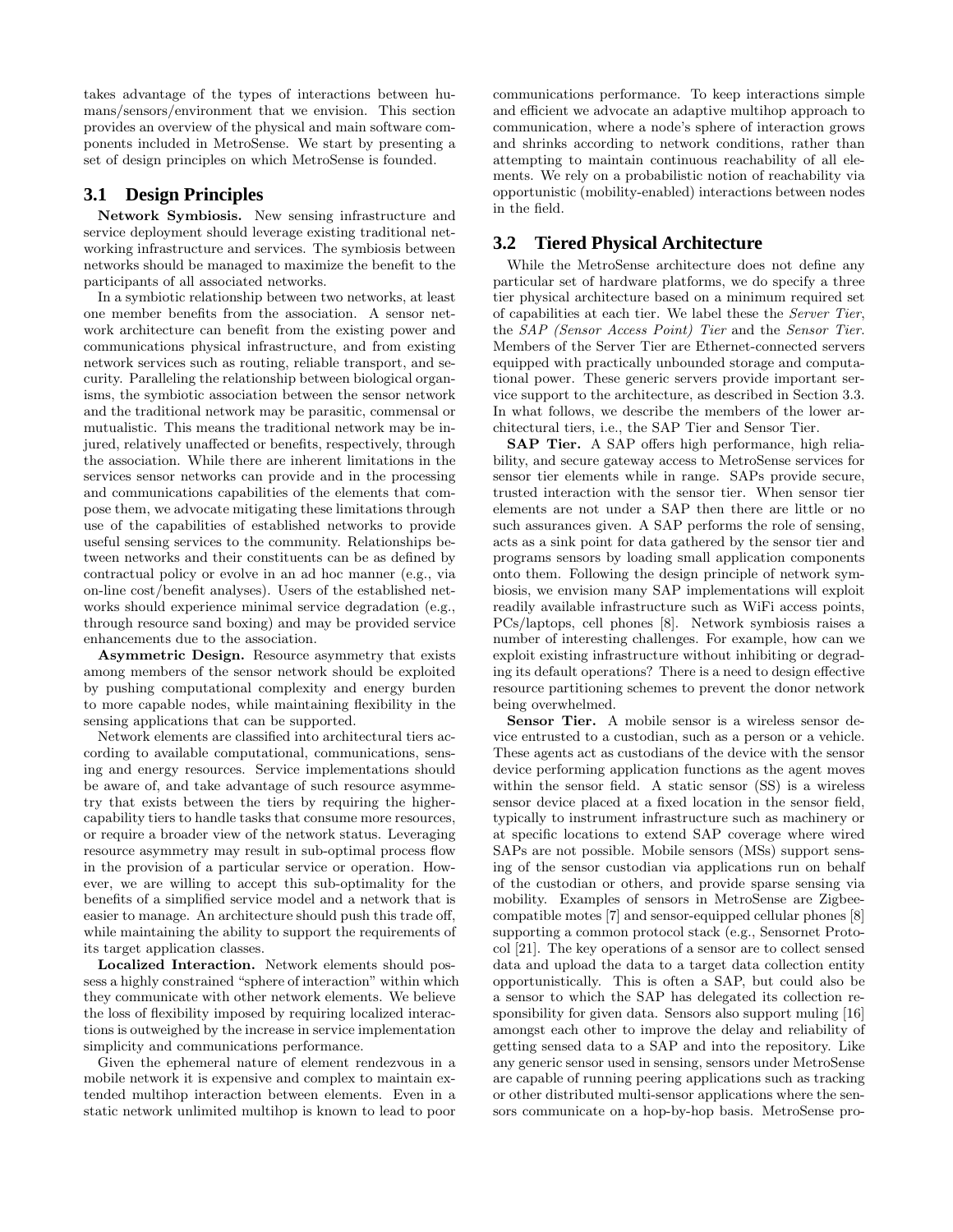

Figure 2: MetroSense Software Architecture

motes the use of small interpreted language applications [22] to reduce programming time. We believe like the Tenet [3] project that split applications may lead to greater efficiency for many applications. However, implementation of peering applications in this manner can be inefficient so we do not force this asymmetric execution model as Tenet does [3].

### **3.3 Software Architecture**

At a high level, MetroSense can be viewed as comprising three classes of software components: common, core, and resource. To make clear when we are discussing implementation versus design, in the following we use the term Metro to describe an implementation and deployment of the MetroSense architecture. As such a Metro comprises a number of resource components each logically associated to a set of core components. Multiple Metros collectively can share the common components. A Metro tasks resource components to meet application requirements, with the core components internal to the tasking Metro providing management oversight. Common components are communal assets used to store and process the data output of sensing applications. The MetroSense software architecture is shown in Figure 2, where MS and SS represent mobile sensors and static sensors, respectively.

#### *3.3.1 Core Components*

The core components of a Metro are admission control, system state repository, localization and synchronization, and ground truth. These compose the central functionality of a Metro, enabling tasking and collection from the physical components, and supporting inter-Metro cooperation. Implementation of these services is distributed as appropriate across the physical architecture. Admission control supports a notion of fairness, and very loose service guarantees among multiple concurrent user applications. To support these features, admission control uses a hybrid soft/hard allocation of sensing resources (mobile sensors and static sensors), lazy tasking (see Section 4.3.2, and policy-driven resource reclamation. Furthermore, admission control protocols support execution of applications across multiple independent Metros. The system state repository contains both static (e.g., sensor physical address, sensor sensing capabilities, sensor custodian information) and dynamic (e.g., last known position of a mobile sensor, SAP load average, mobile sensor task set) state information. The information kept by the system state repository allows for proper allocation of mobile and static sensor resources to admitted applications, enables application fairness, facilitates inter-metro resource sharing, and supports a number of other network operations. The synchronization and localization component provides a consistent Metro-wide notion of time, and traces the mobility of each mobile sensor. Mobile sensor tracking allows for potentially smarter allocation of sensor resources to geographic sensing applications via mobility prediction. Sensed data is stamped with time and location information before storage in the sensor data repository so that sensed data is analyzed in both space and time. The "ground truth" data stream runs as a background process on each SAP to provide a steady trace of data from the SAP's on-board sensors collected from its own static field of view. Due to the wired nature of the SAP, collection of this ground truth data stream is nearly error-free. The data collected from the stream can be used by applications to augment data collected by mobile and static sensor resources. Furthermore, the Metro can use data from the ground truth stream for mobile and static sensor data integrity checking, sensor calibration, and sensor fault detection.

#### *3.3.2 Common Components*

The common components, shared across any number of Metros, are the spaces directory system, sensor data repository, sensor data mining and sensor data anomaly detection. These deal with name resolution and data storage and processing and in contrast to the core components possess few characteristics specific to sensor networks. In a Metro, users submit applications that collect data about spaces. A space describes the target of interest to the application (e.g., a geographic region, a demographic cross-section). Each Metro internally keeps a list of spaces it supports (e.g., defined by a system administrator). A record in this list comprises a descriptive string, and a list of resources (i.e., SAPs, static sensors, mobile sensors) that when tasked are most likely to return data consistent with the string descriptor. For example, a space entry that supports tasking of sensors whose custodians are University engineering students might look like {"University engineering students"; EngineeringBldg.SAP-1, EngineeringBldg.SAP-9, EngineeringBldg.SAP-10}. Internally, a query against a supported space string initiates tasking of the associated resources. Externally, the spaces directory system maintains a hierarchical mapping of space strings to the addresses of Metros that support the spaces (e.g., the IP address of the web server that accepts application submissions). The spaces directory system is updated in a like manner to the domain name system in the Internet. Users query the spaces directory system to discover which Metros support the spaces about which their application is designed to collect data. A more detailed usage case for application submission is described in Section 3.3.4. The sensor data repository provides a location for the communal amalgamation of collected data from one or more Metro. The sensor data repository may be realized by a physical centralized database, or virtually through the definition of appropriate mutual access policies to physically distinct databases maintained by each Metro. Such a communal resource provides the ability to users to analyze data from a broader set of results than would be otherwise pos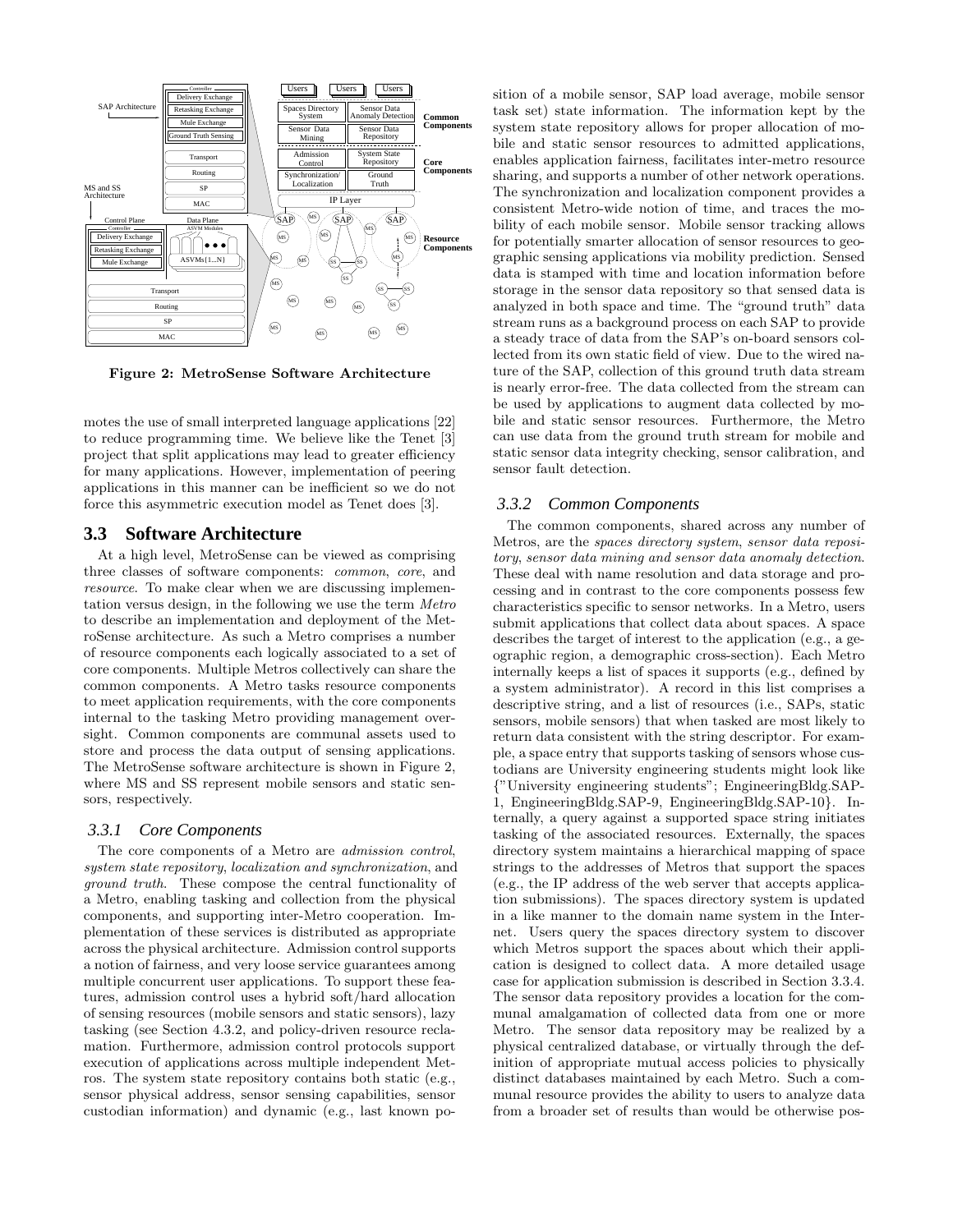sible. User access to particular data is a matter of user and repository policy negotiated by the constituent Metros. Sensor data mining and sensor data anomaly detection are services provided both to the core components and to the users. Sensor data mining implements a set of standard statistical functions a user can call by name to analyze repository data. Using these functions users can build interface applications to manage data retrieval and presentation. Sensor data anomaly detection implements a suite of algorithms in an effort to determine if a given data sample or set of samples lies outside the norm. This service is used, for example, by processes predicting data integrity that run in each Metro as part of the data collection process.

#### *3.3.3 Resource Components*

The resource components of a Metro are defined by the SAP and sensor software sub-architectures. Here we highlight primary elements of these sub-architectures with reference to Figure 2. MetroSense requires a programming model that supports multiple classes of applications, provides simple interfaces to application developers, whose runtime environment supports multiple simultaneous applications, and allows for light-weight tasking of sensors. Use of application specific virtual machines (ASVMs) [23] is one possible solution to meet these needs. These allow applications, transmitted as VM byte code, to remain small (tens of bytes). The approach provides a flexible and extensible environment for application developers, who may use instructions within an existing ASVM to construct applications, or can create ASVMs themselves tailored to the needs of a new class of application not previously supported. Three types of data exchange occur in the SAP and sensor sub-architectures: retasking exchange, muling exchange, and delivery exchange. In retasking exchange new application code is delivered from a tasking entity (e.g., a SAP) to a sensor; in muling exchange sensed data is transferred between sensors outside of the sphere of influence of the target data collection entity (e.g., SAP) to aid its progress; in delivery exchange sensed data is uploaded from a sensor to a target data collection entity (e.g., SAP). We present initial solutions to each of these activities in Sections 4.3.1, 4.3.2 and 4.3.3.

#### *3.3.4 Usage Case: Running Applications in MetroSense*

The MetroSense design is application agnostic and allows multiple applications to simultaneously share sensor resources. We believe use of an ASVM programming substrate on sensor resources is a promising approach to allow for flexibility and extensibility in developing and deploying applications.

Application Development and Submission. We envision that a standard set of ASVMs are supported by all nodes within a Metro. Developers are aware of these supported forms of ASVMs and can develop for the VM that is most appropriate for their requirements. Each ASVM is based on a master template VM that incorporates mandatory MetroSense "operations" (e.g., data buffer exchange, localization, synchronization, re-tasking exchanges, data muling exchanges, authentication and encryption). Once the application is written against the appropriate ASVM, a developer (more generally a user, post-development) deploys an application by constructing an application bundle and submitting it for execution, e.g., via a web-based portal.

An application bundle is composed of a Space-time descriptor, a VM capsule and a Spec file containing the necessary parameters to fully specify the resource requirements of the application. The Space-time descriptor specifies the sensing target and the time window of interest. A space can have geographic-centric or people-centric semantics, or both. A User interested in sensing a particular space accesses the Spaces Directory System to determine the Metro or set of Metros that contain the sensing target of interest. If the target space is a single human, the resource requirements are unambiguous, the system must task the mobile sensor carried by that human, or sensors nearby. If the target space is "professors at Dartmouth", and the application is sensing the temperature of this space, the Spec file must specify that a temperature sensing instrument must be present on tasked sensor. Furthermore, the Spec file may specify a number of sensors to task, if the number is not implied by the Space definition. We are developing a small number of web-based user interface tools in support of application submission and a sensing description language to specify the requirements (e.g., space, time, tasking/sensing pre-conditions) of an application.

Admission Decision and Resource Selection. Admission control in MetroSense is based on target space validity and resource availability. If the space descriptor specified in the application bundle is not supported by the Metro then the application bundle is rejected and the user is notified. To check the availability of resources that match the requirements of the application, the Metro uses its internal Spaces directory to map the Space-time descriptor submitted in the application bundle to a list of candidate resources. These candidate resources (i.e., SAPs and MSs/SSs) are further filtered by additional requirements, such as sensor type, that may be included in the Spec file. To balance quality of service concerns with the ability to admit new applications, we use a hard/soft resource allocation negotiation. The system accepts the application if it has resources to meet the hard threshold immediately, and commit to trying to meet the soft threshold over time. Otherwise, the application is rejected with a notification of the current maximum hard threshold it can support. In this way, we aim to maintain system stability and provide a loose notion of fairness to multiple simultaneous applications. Because of the dynamism of the system, the admission and resource selection control is distributed across elements of both the Server and SAP tiers of the architecture.

# **4. OPPORTUNISTIC SENSOR NETWORKING**

In MetroSense, we leverage the uncontrolled mobility patterns of mobile sensors, mobility that comes at no cost to the sensing/communication infrastructure, to bridge gaps in static sensor coverage. This mobility gives rise to a suite of opportunistic processes that facilitate urban-scale sensing. In this section, we discuss opportunistic sensing, opportunistic delegation, opportunistic tasking, opportunistic collection, and adaptive multihop.

### **4.1 Opportunistic Sensing**

In order for a given sensing operation to be successful it is necessary that a particular sensor has the right instruments (e.g., temperature sensing device) for the required sensing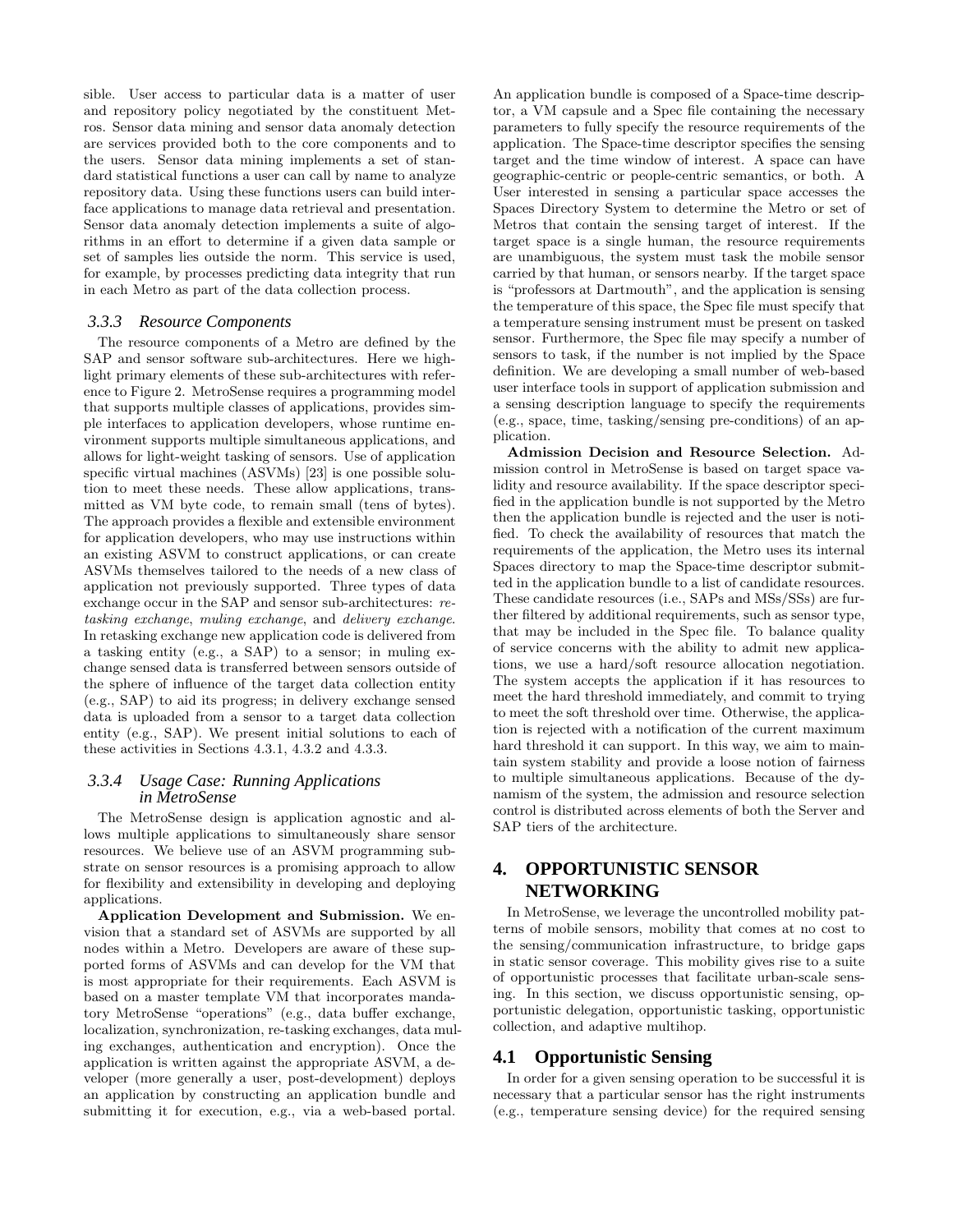

Figure 3: Coverage comparison of mobile and static sensor networks.

task, is loaded with the appropriate application, and has mobility characteristics that bring the sensor within the target area during the time window of interest. In an environment like MetroSense where most interaction between nodes is based on uncontrolled mobility we term the situation where the aforementioned requirements are met as opportunistic sensing. Strategies on how to task a sensor with a given instrument set to support a given application, and how to assign applications to sensors based on mobility characteristics are presented in Section 4.3. In what follows we discuss the ability of a network of mobile sensors to cover a sensor field so that properly tasked sensors may probabilistically be in the right place at the right time to sense the item of interest.

In our people-centric architecture, we are likely to have sensor coverage of our mobile sensor custodians, and swaths of coverage along their mobility paths. In contrast, a fully static network has a fixed coverage area determined by the initial deployment pattern. We conjecture that a sensor network founded on people-centric sensing, can provide a level of sensing coverage that can approximate that of a dedicated static network for many urban applications. In addition, we conjecture that without ubiquitous deployment (too expensive) static networks can not approximate the mobile sensing capability or fidelity of a people-centric sensor network. As an initial test of this conjecture we simulate (using NS-2) the complete Dartmouth Campus placing the data collection points on the actual positions of the Aruba WiFi access points we intend to use as part of our future SAP deployment strategy. We simulate a population of mobile sensors that periodically sense their environment (every 2 minutes) as they move around campus. The mobile sensors traffic patterns are based on actual traces from WiFi users on the Dartmouth Campus [24]. Mobile sensors deliver delayed data when they come across the simple data collection points. We unrealistically assume infinite buffering on each mobile sensor and a perfect wireless channel. We consider the sensing coverage area is 5m and the transmission range of each mobile sensor and data collection point is 40m. Figure 3 shows the percentage of the Dartmouth Campus area covered for varying numbers of mobile sensors (MSs) and collection points (CPs). It also shows two static sensor network deployments that are used as baseline comparisons, where 35% and 53% of the full campus area can be covered by 10,000 and 15,000 static sensors, respectively. Because NS-2 is not designed for such a large number of mobile nodes when using the wireless extension we ran the simulation for

only a 20 minute simulation time. The important result shown in Figure 3 is that 750 collection points and 3750 mobile sensors are capable of covering the equivalent sensing area of a 15,000 static sensor network. The plot also shows the cross over point where a static network of 10,000 static sensors and {250 CPs, 2250 MSs} have roughly equivalent coverage after only 20 minutes. The observation from this simple simulation is that mobile sensors are effective at covering sensing areas over time and can match the coverage of static nodes with considerably fewer mobile sensors. A similar conclusion based on analysis for a random initial deployment strategy and a random mobility model is found in [25] However, what we do not characterize here is the delay cost. We are studying the relationship between coverage and delay through analysis and simulation, and plan to collect trace data from large-scale experimentation as part of future work.

# **4.2 Opportunistic Delegation Model**

In what follows, we introduce the opportunistic delegation model used to coordinate the interactions between static and mobile elements in the network, allowing sensing to scale across very large networks in terms of both area and number of elements.

#### *4.2.1 Model Definition*

In any network architecture, principals have a set of designated responsibilities. Opportunistic delegation refers to the limited transfer of a subset of these responsibilities, when the transfer yields some advantage. Sensors may delegate responsibilities related to sensor tasking, and data collection. The transfer is limited in the sense that responsibilities are only delegated for a limited time or to perform a specific objective. The opportunistic element of the delegation is introduced by sensor mobility.

To make the notion more concrete, the following example presents a scenario where opportunistic delegation is used to extend the effective sensing range of a static sensor. Suppose an application requires data of type  $\gamma$  from region A of the field in the time interval  $[t_1, t_2]$ . Suppose, by some previous assignment, static sensor  $y$  has the responsibility to acquire this data, but its  $\gamma$  sensor range is such that region A is out of range. However, a mobile sensor z possessing a  $\gamma$  sensor exists with a motion vector  $v<sub>z</sub>$  that intersects region A in the time interval  $[t_1, t_2]$ . Ideally z rendezvous with y prior to the intersection of  $v_z$  with A. In such a case, y delegates the target sense responsibility directly to z. Otherwise, "indirect delegation" can be used, whereby y delegates a third sensor w with the responsibility to task an appropriate sensor to execute the sensing. w, which can be a mobile or static sensor, in turn delegates the responsibility to sense the target to mobile sensor z. Such indirect delegation chains can grow as long as required. Assuming  $z$  is delegated to do the sensing in region A in time, it will acquire the  $\gamma$  data. At this point it is the responsibility of  $z$  to return the sensed data to the collection entity, say  $y$ . This responsibility can be fulfilled by z itself, or delegated to other sensors in a manner similar to the sensing responsibility just described.

#### *4.2.2 Model Characteristics*

The alternative to delegation is *direct responsibility*, where a sensor with a given objective does its best to achieve the objective without involving other participants. In what fol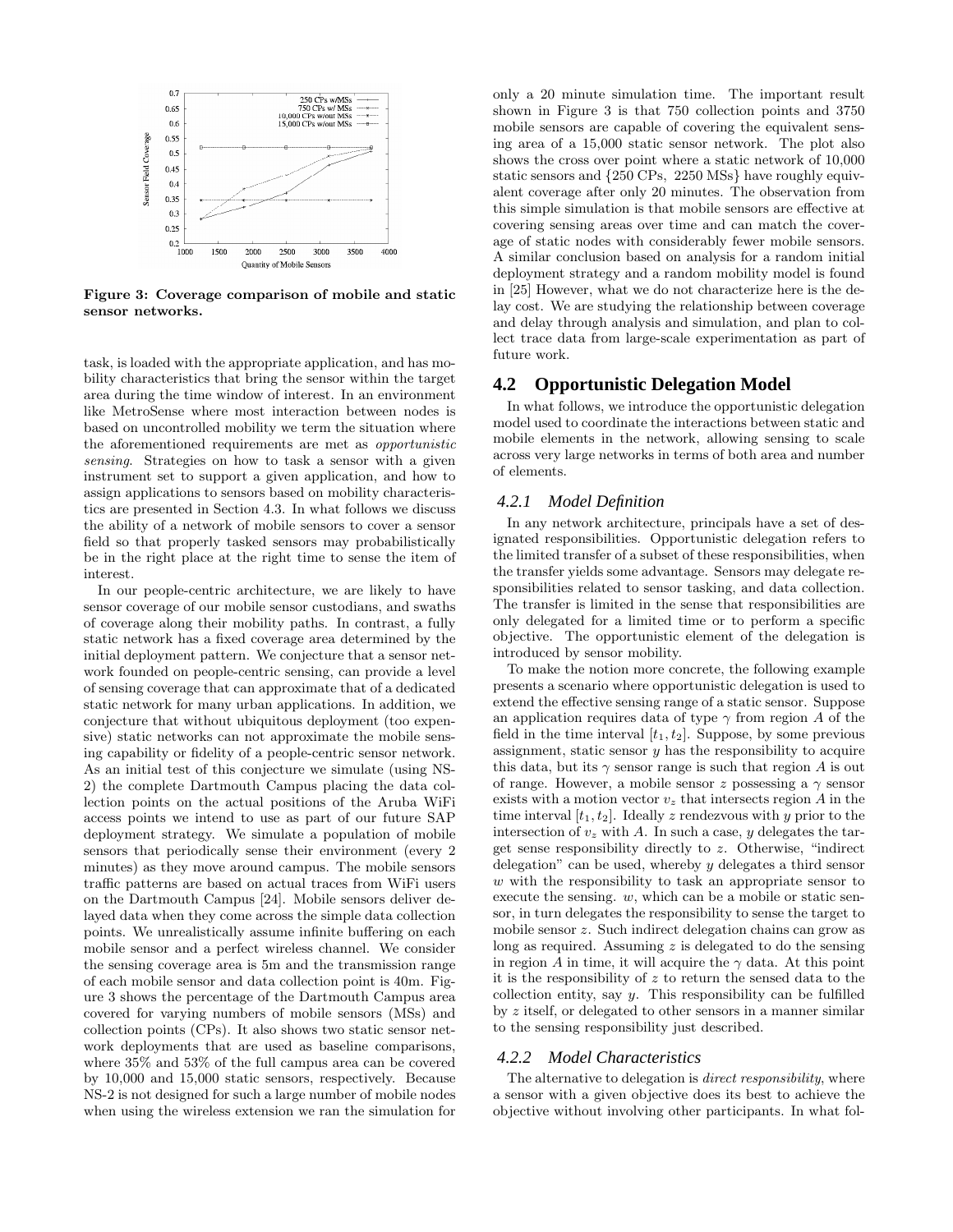lows, we describe the advantages and disadvantages of opportunistic delegation in comparison to direct responsibility, with reference to the example presented in Section 4.2.1.

Sensing Coverage. Opportunistic delegation provides only a probabilistic notion of sensing coverage, due to its strong dependence on both the temporal and spatial aspects of mobility. In particular, in the context of the example from Section 4.2.1, a suitable sensor  $z$  ( $\gamma$  sensor equipped,  $v_z$  intersects  $A$ ) for delegation must be available to y at the right time (relative to the intersection time of  $v<sub>z</sub>$  with A) for the sensing delegation to be successful. Then, the data must make the return trip from  $z$  to the collection point, possibly using delegation. In contrast, with the direct responsibility approach, if the target region A is in range of sensor y the objective is successful (ignoring wireless channel loss for the sake of this discussion). Otherwise,  $y$  fails to acquire the desired data for the application. In cases where delayed data delivery is tolerable, the probabilistic notion of extended sensing coverage provided by opportunistic delegation provides an advantage over the direct responsibility approach.

**Sensor Selection.** In the previous example, sensor  $y$ may have several candidate sensors  $\{z_1, ..., z_n\}$  for delegation of a given sensing task. In the general case, characteristics of the candidate sensor are not known to  $y$ , and consequently y may choose its delegate poorly. Section 4.3.2 discusses techniques that can be used to cull the candidates for delegation. However, if  $y$  is allowed to choose more than one delegate, the success probability of the objective goes up. In fact, when such multiple delegation is combined with delegate chaining, a larger platoon of sensors can be assigned any particular objective, increasing the fault tolerance of the data sensing and collection effort, if desired. A more typical case might involve a constant or linearly growing platoon. In contrast the direct responsibility approach assigns a single sensor or cluster of sensors responsibility to sense a given region; sensor loss has a permanent effect on sensing fidelity.

Sensor Data Collection. Opportunistic delegation in the data collection process, though semantically different, is functionally equivalent to data muling. As with muling, data delivery is likely to have a higher average delay with opportunistic delegation than a static network using direct responsibility for data collection. On the other hand, delegation in the collection process may enable collection where it is otherwise impossible (e.g., an isolated sensor). The best collection delegate at a given point is difficult to determine, yet the choice strongly impacts the ultimate success of the collection objective. Section 4.3.3 proposes a mechanism to improve the probability of success.

Sensor Data Fidelity. The impact of opportunistic delegation on the fidelity of the sensed data is related to the sensitivity of the sensing instruments (e.g., motion detector range) on the sensor. Mobile sensing delegates may be forced, due to mobile sensor custodian mobility, to acquire data at a distance from the intended target beyond the optimal sensitivity threshold of the sensing instrument. In this case the quality of the sensed data often decreases monotonic with the sensor's distance from the target. Static networks are often deployed to provide complete sensing coverage over all regions of interest. However, this is not feasible at urban scale. In this case, if the direct responsibility approach is followed, an out-of-range target region has no chance to be sensed and thus any data collected has null fidelity.

#### *4.2.3 Opportunistic Delegation Primitives*

Opportunistic delegation is a general purpose paradigm for mobile and static sensor coordination, using responsibility transfer to improve success probability for a given objective. The general model gives rise to a number of primitives of use in supporting applications that run in mobility heterogeneous networks. In what follows, we describe four primitives that we believe will be commonly adopted by applications.

Virtual Sensing Range. The ability to sense any arbitrary region within the sensor field is a fundamental requirement of a sensor network. Any mobile or static sensor has a sensing coverage area limited by the sensitivity of the sensing instrument. Application requests to acquire sensor data will sometimes exceed these limits. The opportunistic delegation example in 4.2.1 describes the interactions required to extend the sensing range of a mobile or static sensor to meet the application request. We refer to this extended sensing range as the virtual sensing range.

Virtual Collection Range. Some applications may impose a temporal filter on received data such that data received with a delay greater than the threshold is ignored. The virtual collection range primitive increases the probability of timely data collection by effectively increasing the size of the collection "target". The physical collection entity, e.g., a static sensor y, opportunistically delegates its collection responsibility to other sensors for a given data set. Upon collecting the data, the delegate then either directly or indirectly (using opportunistic delegation) communicates the data to y. Unlike the virtual sensing range which can be said to extend to the target region, there is no such equivalent limit to the virtual collection range.

Virtual Static Sensor. Many existing sensor network applications are designed for use in a static sensor network. The virtual static sensor primitive allows a completely mobile or hybrid mobile/static network to emulate a static network via opportunistic delegation. This primitive can establish an arbitrary number of virtual sensors at arbitrary locations. Virtual static sensors are realized by first partitioning the sensor field into subfields of interest at the resolution necessary to meet the requirements of the application. If a physical static sensor exists in partition  $p_i$ , it becomes the "virtual static sensor" for partition  $p_i$ . Otherwise, as mobility brings mobile sensors into partition  $p_i$ , these temporarily act as the virtual static sensor for  $p_i$ . Mobile sensors leaving  $p_i$  delegate the responsibility to function as the virtual static sensor for  $p_i$  to other sensors entering  $p_i$ , exchanging state as required, in a best effort manner. Data collection from virtual static sensors occurs via delegated collection, if necessary.

Virtual Mobile Sensor. In people-centric sensing, when the sense target is a mobile sensor custodian, depending on the type of sensor it may be easy to achieve sensor coverage of the target. When a human (or other mobile) target is not a sensor custodian the virtual mobile sensor primitive allows best effort coverage of the target. This primitive can be viewed as a generalization of the virtual static sensor primitive. Partitioning and delegation proceeds in a similar manner, except that with the virtual mobile sensor primitive a partition  $p_i$  moves around the field with the mobile target to which it is associated. The effectiveness of mobile sensor emulation is much more challenging than the static case, particularly because the motion of the mobile target is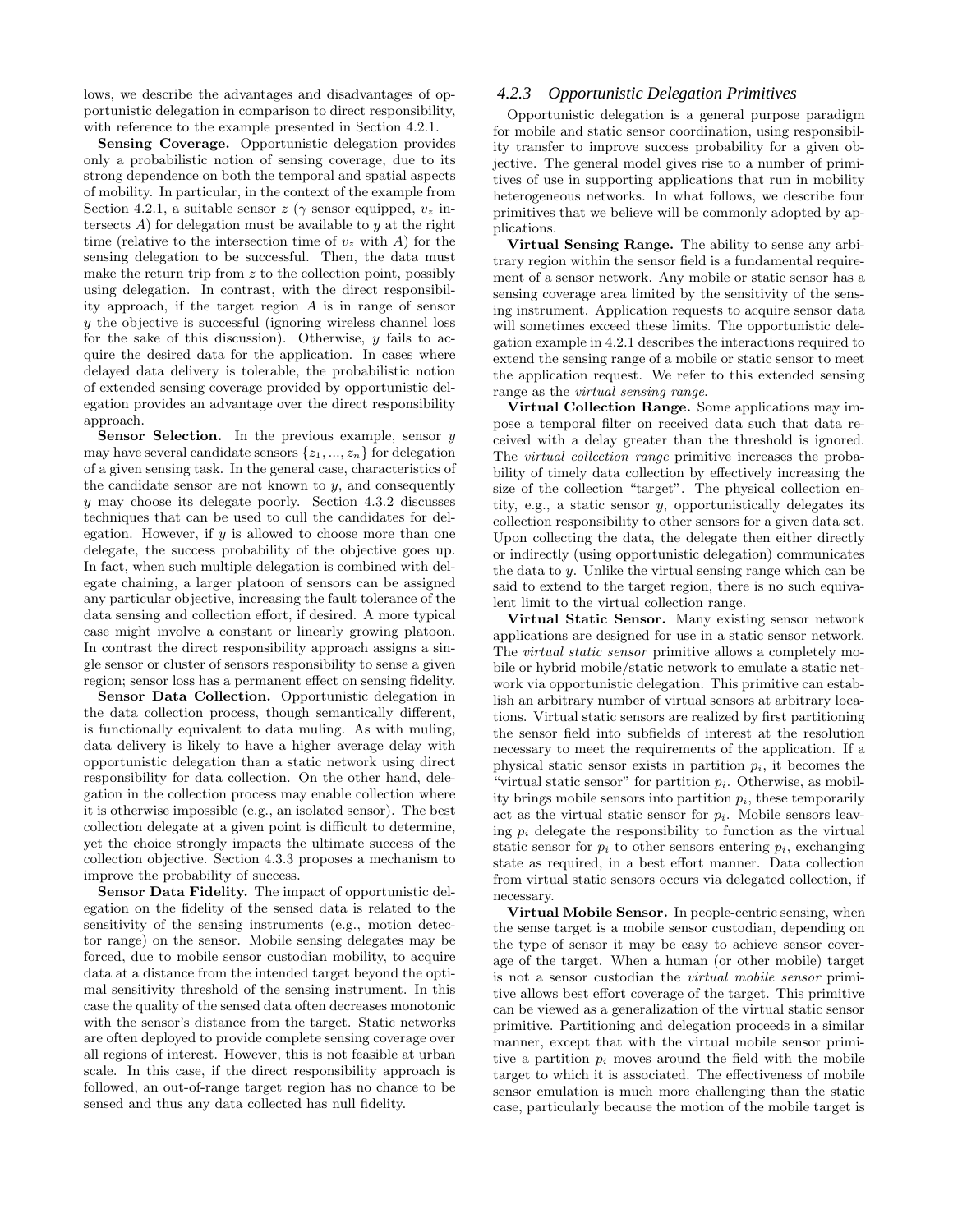

Figure 4: Tasking packet reception ratio (TPRR) versus load.

not known a priori and can only be predicted based on past history.

### **4.3 Opportunistic Tasking and Collection**

Tasking of an appropriate mobile sensor for a given application by a particular SAP requires both that the mobile sensor moves within the sphere of interaction (e.g., radio range) of the tasking entity (e.g., a SAP, a mobile or static sensor that has been delegated the responsibility to task), and that the sensor remains within this sphere long enough for the tasking packet transfer to complete. Similarly, upload of a mobile sensor's data to a particular collection point (e.g., a SAP, a sensor acting as a data mule, a sensor with a multihop path to a SAP, a sensor that is in network end point or aggregator of particular data) requires both that the mobile sensor moves within the sphere of interaction of the SAP, and that the sensor remains within this sphere long enough for the data upload to complete. We introduce the terms opportunistic tasking and opportunistic collection to refer, respectively, to the methods by which sensor tasking and data upload can be completed in the face of uncontrolled sensor mobility. In this section, we discuss the effect of uncontrolled mobility on tasking and data collection operations and strategies to respond to this effect.

To evaluate the impact of sensor mobility on tasking and collection operations, we study the ability of a SAP network to authenticate, retask, and upload sensed data from groups of real people-centric sensors using an Aruba WiFi Access Point 70 as a SAP (running the OpenWRT customized Linux distribution [26]) connecting the Zigbee Sky Mote into the AP's USB port. A four SAP network on one floor of the Sudikoff Computer Science building at Dartmouth provides sparse coverage with a 30-40m coverage area per SAP. Data is collected for three experiments where mobile sensor groups (viz. 5, 10, 15) cross coverage areas at human walking speed at various trajectories. Mobile sensors upload traffic at 5 pkts/s while two static motes provide background traffic at various rates (viz., no, low, medium, high). Traces for each of the three group sizes and four loading conditions are collected. We use PSFQ [5], a reliable transport protocol, for authentication and retasking and unreliable communication for data upload to the SAP. Figure 4 shows TPRR, the ratio of tasking packets sent by the SAP that are received by the mobile sensors (MSs), against load for 5, 10, and 15 MSs. Even under no background traffic load the best results are only between 30-45% completion of the retasking activity. Once a sensor has authenticated (90% of sensors authenticate across all experiments) PSFQ attempts to reliably transfer an ASVM component (fourteen 36-byte packets). Under no load conditions only the 5-sensors group completes the retasking process. Increasing load gives poorer results. From these preliminary experiments we observe that sensor mobility reduces the likelihood that a sensor will complete a data upload operation (data omitted due to space constraints) or that a SAP will complete a tasking operation (Figure 4) in a single "session" before moving out of range, even for relatively small tasking payloads (e.g., ASVM application byte code). Mobility implies a relatively short rendezvous duration, changing multipath characteristics, and hidden terminal effects. Additionally, the relationship between body and sensor positioning has a mobility-dependent effect on radio signal attenuation due to shielding by human body parts. It is clear that a naive approach to tasking and collection when sensors are mobile is insufficient. This motivates the design of additional strategies to increase the probability that sensor tasking is successfully completed, the correct sensor is chosen for tasking, and that sensor data can be uploaded to the SAPs. Sections 4.3.1 through 4.3.4 discuss a number of promising strategies.

### *4.3.1 Lazy Uploading*

Sensed data is collected in a delay tolerant manner. It is clear that depending on mobility patterns and buffering of muled and locally-sensed data mobile sensors may not be able to upload all buffered data to the target data collection entity in one session, i.e., before moving out of range. Furthermore, inter-contact times between mobile sensors and the target collection entity can vary considerably depending on mobility patterns [27]. Reliable upload of sensed data from the mobile sensor is thus problematic. Again, according to the particulars of the scenario, the target data collection entity could be a SAP, or a mobile or static sensor to which the collection responsibility has been delegated for given data. We introduce the notion of lazy uploading to facilitate sensor data upload across multiple collection entity visitations. When a mobile sensor enters a radio coverage zone (e.g., a SAP is the common case) of a collection entity zone it authenticates to establish a trust association. During a given established session, data upload occurs via a reliable point-to-point transport between the mobile sensor and the collection entity. Note that this could be tunneled over multiple hops in the case of adaptive multihop (see Section 4.3.4). We propose a transport protocol that uses a selective negative acknowledgment system with an unlimited window size. The collection entity with the support of the system state repository keeps state on the progress of the data transfer, allowing a mobile sensor to move away from a collection entity without worrying about first filling gaps in packet reception. When a mobile sensor authenticates with a new collection entity it receives a selective negative acknowledgment as part of its authentication process which allows it to continue its upload from the point where the system has received data, and requiring the mobile sensor to retransmit packets the system is missing. In this way, the need for any other wireless state exchange between mobile sensors and collection entities during the sensor data uploads is eliminated.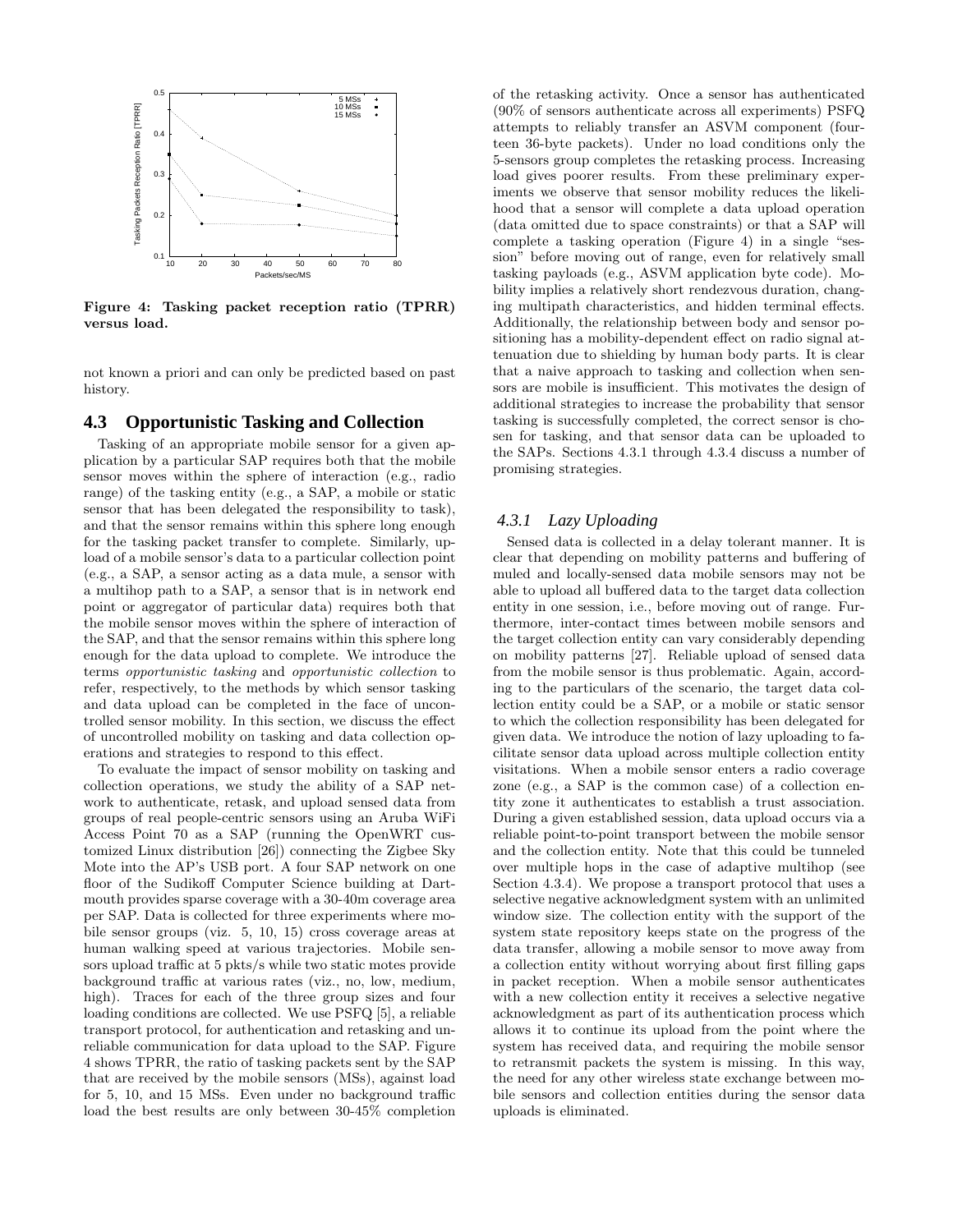### *4.3.2 Lazy Tasking*

In MetroSense, in the best case, the mobility of mobile sensors is such that reprogramming can be completed while the mobile sensor is in range of a particular tasking entity (e.g., a SAP is the common case). However, as discussed in Section 4.3, this will often not be the case. Therefore, MetroSense includes a lazy tasking mechanism similar to the Lazy Uploading strategy discussed in Section 4.3.1. The SAP tier and involved sensors keep state on active incomplete tasking operations should the tasking operation be incomplete when the mobile sensor leaves the range of the tasking entity. In this way, the architecture is able to "pause" and "resume" the tasking as a mobile sensor moves in and out of SAP coverage areas. According to the particulars of the scenario, the tasking entity could be a SAP, or a mobile or static sensor to which the tasking responsibility has been delegated. MetroSense uses a mobile sensor's direction, speed, and location with respect to the tasking entity with which the mobile sensor is currently interacting as an input to the candidate selection algorithm. This algorithm determines which mobile sensors to task and when, based on current application requests in the system. We have identified a number of heuristics for mobile sensor selection. For example, we might choose a momentarily stationary mobile sensor (longer rendezvous duration for programming) that will exit the tasking entity's zone of influence in the direction of the intended sensing space. Other policies include programming mobile sensors when they first associate with the tasking entity and allowing them to remove the task if they do not exit the zone of influence in the correct direction - we call this early tasking. A variant of early tasking has the mobile sensor informing the tasking entity that they are candidates for retasking. Here the tasking entity gives the mobile sensor the coordinates of the sensing space. Mobile sensors then elect themselves as candidates for retasking in an autonomous manner. An alternative is to wait until the tasking entity knows that the mobile sensor is a strong candidate based on its apparent exit trajectory - we call this late tasking.

#### *4.3.3 Direction-based Muling*

Mobile sensors are capable of picking up sensed data from static sensors that do not have a static single- or multi-hop connection to the target data collection entity (e.g., a SAP is the common case), and from other mobile sensors that it may encounter. The goal of muling in MetroSense is to get data to the target data collection entity in a timely manner. According to the particulars of the scenario, the target data collection entity could be a SAP, or a mobile or static sensor to which the collection responsibility has been delegated for given data. To improve performance we exploit the predictable nature of human mobility in a Metro (e.g., students walking across campus following a daily class schedule). In direction-based muling a mobile sensor determines prior to a reliable exchange which candidates are likely to be heading in the direction of the target collection entity. The direction-based muling transport works as follows. Once a source mobile sensor has sufficient data to mule (e.g., an event packet or set of event packets) it uses a mule discovery protocol. The protocol solicits muling services via rendezvous. It broadcasts a mule solicitation message with its data muling needs, its direction and speed and last location of the data collection point it encountered. Mobile sensors

that hear the request only respond if they are either heading in opposite or orthogonal directions from the soliciting mobile sensor and they have sufficient buffering to carry the data. If this is the case then the candidate mules respond. If candidate mobile sensors overhear more than an a threshold number of responses they drop their response. A number of heuristics are possible to select the best mule candidate. For example, we may choose a mobile sensor whose motion vector compared to the advertising sensor gives the transport more time to complete. Alternatively, we may chose the sensor whose selection is likely yield the lowest delay data delivery given a predicted trajectory towards a SAP. Since there is no way to know exactly where mobile sensors may go in the future and where the target collection entities are, the best approach (with respect to reliability and timeliness of delivery) is to have multiple mules with the same data spread out in different directions. Many data muling proposals exist (e.g., exploring data replication strategies, choosing the best mule), a number of which are mentioned in the related work (Section 6).

#### *4.3.4 Adaptive Multihop*

Adaptive multihop is a mechanism that can improve the delay performance of both sensor tasking and data uploading by increasing the probability that these activities can complete in a single SAP session. Due to the increased complexity and probability of loss inherent therein, when considering a very large scale sensor network deployment we are strongly motivated to find solutions for sensed data transport and network retasking that do not rely on wireless multihop. However, under some conditions multihop may improve performance and/or enable necessary functions. When a mobile sensor's mobility pattern brings it within the radio reception range of a target data collection entity, data uploading may begin. Here, according to the particulars of the scenario, the target data collection entity could be a SAP, or a mobile or static sensor to which the collection responsibility has been delegated for given data. Single hop upload is preferable because of the reduced probability of packet loss. However, in sparse regions of a MetroSense deployment it may be advantageous to increase the size of the collection target by delegating collection responsibility to neighbors of the target collection entity. A collection entity whose average load (e.g., packets received per time interval, mobile sensors seen per time interval) remains below a value  $Load. Threshold_{min}$  for N time epochs may attempt to grow its collection boundary by a single wireless hop. Several factors contribute to the decision of which collection entity neighbors become data collection delegates, including physical distance from the target collection entity, link quality with the target collection entity, and anticipated mobility pattern. For example, a target collection entity might select neighbors that are maximally distant from itself and each other, that possess link quality  $> LQ. Threshold$ , and that are likely to be stationary in the near future (e.g., Mobility.F actor < Mobility.T hreshold).

On the tasking side, the requirements of a given application indicate which characteristics a mobile sensor must have to be a candidate for tasking with a given application. The pool from which candidates are chosen for tasking comprises static and mobile sensors within communication range of a tasking entity. Note that according to the specifics of the scenario, the tasking entity could be a SAP, or a mo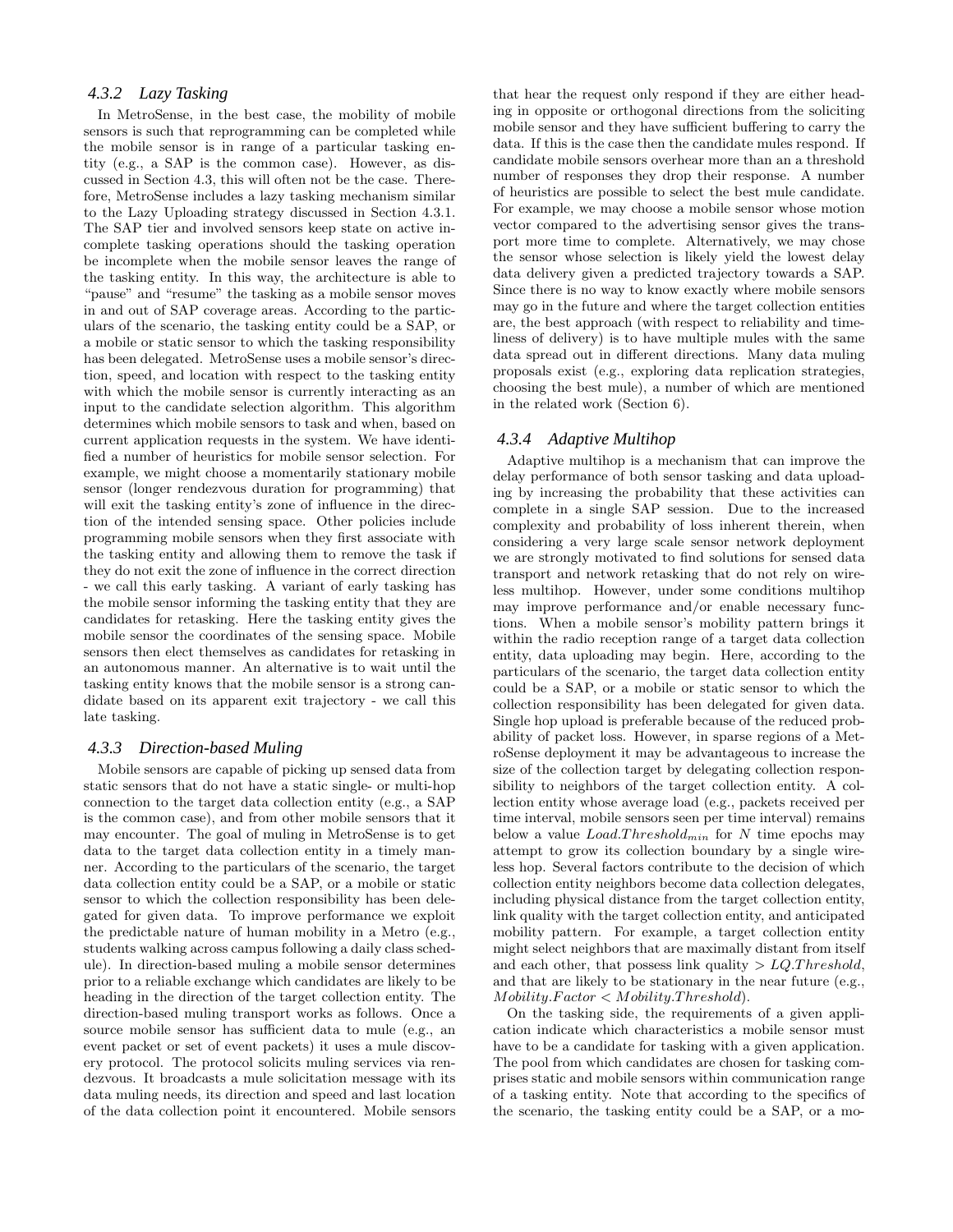bile or static sensor to which the tasking responsibility has been delegated. Normally, direct communication is desired since sensor tasking requires a reliable transfer of application code, and multihop wireless transfers increase the probability of packet loss. If requirements for a given application are particularly limiting, or if few mobile sensors happen to be within direct communication range with a tasking entity at a given time, it may be preferable to expand the search pool by relaxing the direct communication constraint. However, selecting a candidate from  $Pool. expanded - Pool. initial$  introduces additional complexity because it requires a multihop tasking capability.

Other scenarios arise. Assume that a successful tasking for a given application requires the download of  $K$  packets from the tasking entity to the mobile sensor. If a mobile sensor moves out of direct range after  $K - i$  packets have been successfully received the system must make a choice: purge state and start over with a new candidate; cache the state for the programming session and wait for the partially-programmed mobile sensor to come back into range to complete the download. Both of these options are unsatisfactory; the first wastes the resources of the tasking entity and mobile sensor already expended in partial programming, while the second ties up memory at the tasking entity. Allowing for multihop tasking provides the possibility to complete the download of the *i* remaining packets before the mobile sensor moves out of the multihop range of the tasking entity. Research questions here include how many hops to extend the tasking boundary, and which neighbors to choose as tasking delegates. Physical distance from the primary tasking entity, link quality with the primary tasking entity, and anticipated mobility figure prominently into tasking delegate selection.

# **5. PEOPLE-CENTRIC SECURITY AND PRIVACY**

Given the people-centric nature of the data handled by MetroSense, protecting the security and privacy of the sensor tasking and data collection processes is of great importance. Initial work on providing security for static sensor meshes (e.g., [28] [29]) provides promising leads, but many open problems exist. Characteristics of sensing in the urban environment such as mobility and issues related to interactions across multiple administrative domains introduce further complexity. The overall security solution in MetroSense includes a number of general approaches, including: incorporating the use of trusted platform modules (TPMs) in the construction of sensors to provide hardware support for security; mechanisms to recover sensors once they are compromised; leveraging the capabilities of the SAPs and the server tier to detect problems; leveraging the peoplecentric nature of the network by including humans as part of the anomaly detection strategy; using human custodians to periodically refresh (e.g., plug in to PC) the sensor to a known good state; and managing data access via data creation, transport, and storage policies. Due to space constraints, we forego a treatment of these general approaches. Rather, in this section, we describe how the MetroSense brings one specific approach, the opportunistic delegation model (discussed in Section 4.2, to bear on the problems of security and data privacy. We first describe how the model offers a measure of protection by construction, followed by

two active techniques that can provide additional assurances within the model's framework.

# **5.1 Intrinsic Security Properties of Opportunistic Delegation**

The opportunistic delegation model offers forms of privacy and security protection due to its reliance on uncontrolled sensor mobility. Operations such as opportunistic tasking, opportunistic sensing and opportunistic collection thus lack the determinism of the direct responsibility model (discussed in Section 4.2.2. The uncertainty introduced by uncontrolled mobility results in an intrinsic robustness to potential attacks, and an increased notion of privacy, as described in the following.

Fault Tolerance. In a virtual static sensor grid no one single sensor is exclusively responsible for a specific geographic region  $p_i$ . Delegation occurs only as allowed by the unpredictable mobility of custodians. This results in a constant churn of responsibilities among sensors. Thus attacks that focus on capturing or otherwise limiting the capability of individual sensors to perform their responsibilities (e.g., sensing) have a limited effect on the sensor grid coverage. Performance degrades gracefully as a smaller set of mobile sensors opportunistically continue to cover region  $p_i$  in lieu of captured or disabled nodes. This is in contrast to a purely static sensor network where the ability to provide geographic coverage is tied to a specific set of sensors.

The same form of robustness extends to performing peoplecentric sensing when using the virtual mobile sensor primitive. By employing opportunistic delegation the ability to sense the individual is not tied deterministically to a specific mobile sensor but can be achieved opportunistically by the collective abilities of all sensors in the network.

**Privacy.** A mobile sensor custodian  $k$  may worry that her activities could be inferred based on a trace of the responsibilities her sensor assumes. The use of opportunistic delegation primitives acts to decorrelate responsibilities assumed by a particular sensor with potentially identifying characteristics of the sensor custodian (e.g., mobility pattern). Delegation depends not only on custodian k's mobility but also on the mobility of potentially all other custodians. This, combined with the ever changing set of requirements dictated by sensing applications, weakens possible inferences as to the exact activities of any particular custodian.

# **5.2 Security-aware Delegation**

We envision an urban sensor network comprising a collection of heterogeneous sensing devices, each with potentially different capabilities to provide forms of privacy and security protection. Some devices have stronger means at their disposal for instance due to their location (e.g., a SAP located in a bank) or special hardware (e.g., incorporate TPM in a mobile sensor). However, a chain of security is only as strong as its weakest member.

To achieve a specified level of security, in the course of opportunistic delegation potential target sensors are filtered according their security capabilities. For instance, in establishing a delegation chain to perform data collection of particularly sensitive sensed data, delegation could be limited to only those sensors with trusted hardware. Given that the construction of such a chain relies on the opportunistic rendezvous of sensors that meet specified security requirements, performance in terms of delay is likely to worsen.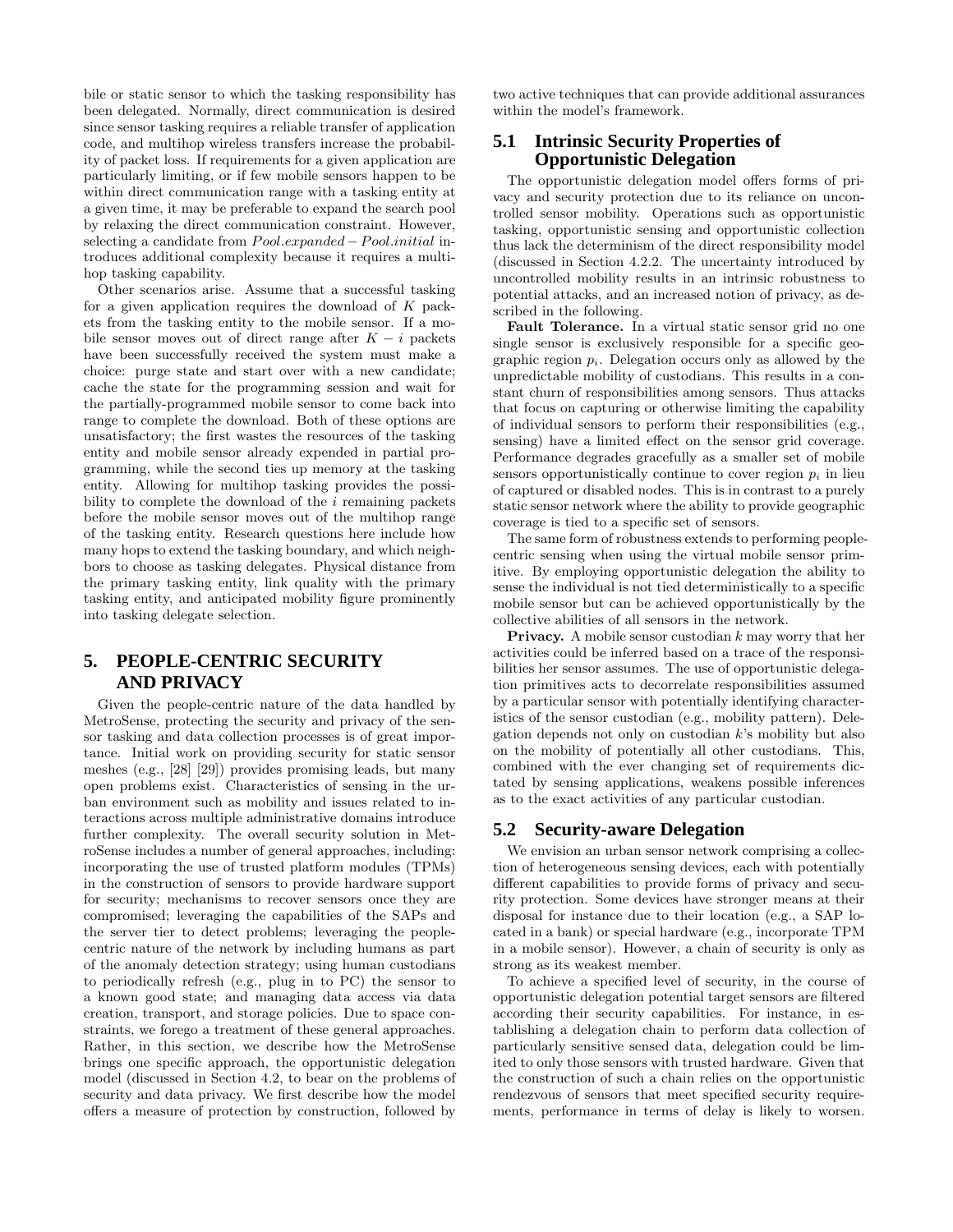Furthermore, additional overhead is required to verify potential delegates have the necessary security characteristics (e.g., trusted hardware).

### **5.3 Privacy-aware Delegation**

Privacy-aware delegation aims to limit the extent of information known about a particular sensor by inverting the opportunistic delegation procedure. In a typical opportunistic delegation interaction, a responsibility is delegated from a sensor  $x$  to a sensor  $y$ . In this case,  $x$  has information about the future objectives of  $y$ , and may be able to infer information about the custodian of  $y$ . This is particularly so if  $y$  happens to encounter  $x$  again in the future and shares information about the results of the previously delegated objective. One approach that reduces the information  $x$  knows about  $y$  is for the delegate sensor  $y$  to *choose* (e.g., at random) the responsibility it will assume (e.g., from a list of responsibilities outstanding at  $x$ ) rather than  $x$  delegating the responsibility. This approach maintains a level of privacy at  $y$  but may seem to compromise that of  $x$ . However, this is not so if the list of responsibilities at  $x$  is also accumulated with the same privacy-aware delegation procedure.

Allowing the candidate sensor to choose the responsibilities has consequences for system performance. While increased signaling is required, the primary impact results from a possible tension between optimal responsibility delegation and custodian privacy. In particular, to increase the privacy of its custodian a sensor may choose a responsibility it is ill-equipped to fulfill while forgoing another that is may be uniquely positioned to fulfill. At critically large scale, such suboptimal system behaviour is probabilistically mitigated by the diversity of custodian privacy aims, though the fundamental trade off between privacy and performance remains.

# **6. RELATED WORK**

To date, no published work presents a network architecture solution suitable for general purpose urban scale sensing. Proposals in the areas of tiered sensor networks, delay tolerant sensor networks, and sensor network and ubiquitous computing middleware architectures represent the most closely related work, and are discussed below.

Tiered Sensor Networks. ExScal [2] seeks to maintain delay performance at scale in classic static sensor networks using radio network tiering techniques. Others have proposed tiering (e.g., [4] [30]) to address different concerns in large scale static sensor networks. However, these proposals do not handle mobility and thus are not adequate to handle urban sensing. Tenet [3] is an architectural approach in which tiering extends even to the application execution model. While the strict approach is beneficial for some operations like aggregation, the rigidity of the model makes peering applications inefficient since all peer interactions are mediated by a higher tier proxy. We posit Tenet can not scale to urban area sensing because of the performance limitations imposed by the strict tiering model. Furthermore, [3] [2] [4] and [30] are all targeted at static sensor networks, and are thus inadequate to handle the dynamics of mobility in the urban sensing environment.

Delay Tolerant Sensor Networks. A number of projects propose the use of delay-tolerant networking via data muling within the context of sensor networks (e.g., [31] [32] [33]). However, proposals like [31] and [33] do so only to address

partitions in the network with regards to the radio communications, neglecting the equally important challenges of sensor tasking and sensing coverage in the urban landscape. In [32], the authors discuss human-oriented sensing to improve fidelity, but present a limited solution space, exploring only efficient flooding variants. In MetroSense, communication, tasking and sensing are all addressed with a unified solution via the opportunistic interactions we have defined under the umbrella of what we call opportunistic sensor networking (Section 4).

Software Architectures. The software agent-based Iris-Net [34], the Hourglass overlay model [35] and the streamfocused SONGS architecture [36] are representative of software architectures that attempt to address the challenges of coordinating data from heterogeneous sensor networks at large scale. These proposals begin with the assumption that the sensors and sensor networks necessary for application deployment and data collection already exist. Gaia [37], Aura [38], Endeavor [39] and Oxygen [40] are representative of the pervasive networks approach to systems architecture. These present middleware solutions to facilitate the dynamic negotiation between devices such as discovery and localization. The pervasive systems architectures again assume the presence of an enabling underlying network architecture for the urban environment at large scale. Achieving data collection of adequate fidelity in the urban environment is no small task, and this goal is not met with existing proposals. There is a need for new architecture solutions to fill this gap. MetroSense embodies a comprehensive solution that targets scalability of the network by proposing opportunistic sensing and communication infrastructure and mechanisms that are designed for scale, from the bottom-up.

Context-Aware Ubiquitous Systems. A number of people-centric pervasive sensing systems are notable successes. Examples of such work include, Sentient Computing [41], Active Badge [42], Ubisense [1], Cricket [43] and P3 Systems [44]. These projects focus on localizing people and objects in a defined environment to enable context aware applications. In such projects, the notion of sensing is confined to supporting location-based context-awareness; a more general architecture to support the diversity of applications and hardware platforms that are likely across a network spanning an urban environment is lacking.

# **7. CONCLUSION**

We believe urban sensing is an important new research area with many interesting architectural challenges and problems to solve. Two principle trends support the move toward urban sensing, the integration of sensors into everyday personal devices [8] and the emerging recognition of the value of people-centric sensing in urban environments [45] [9]. The demands of urban sensing are distinct from the set of assumptions that underpin existing sensor network research. As a consequence the infrastructure to support applications of this type will bear little resemblance to the conception of a sensor network discussed in the literature to date. Recently, at the Urban Sensing Summit [46], a cross-disciplinary group of researchers and technologists have been discussing a broad agenda for citizen-initiated sensing in support of future civic, cultural, and community life in cities. In this paper, we proposed a wireless sensor edge for Internet based on a peoplecentric opportunistic sensor networking approach in support of urban sensing applications.